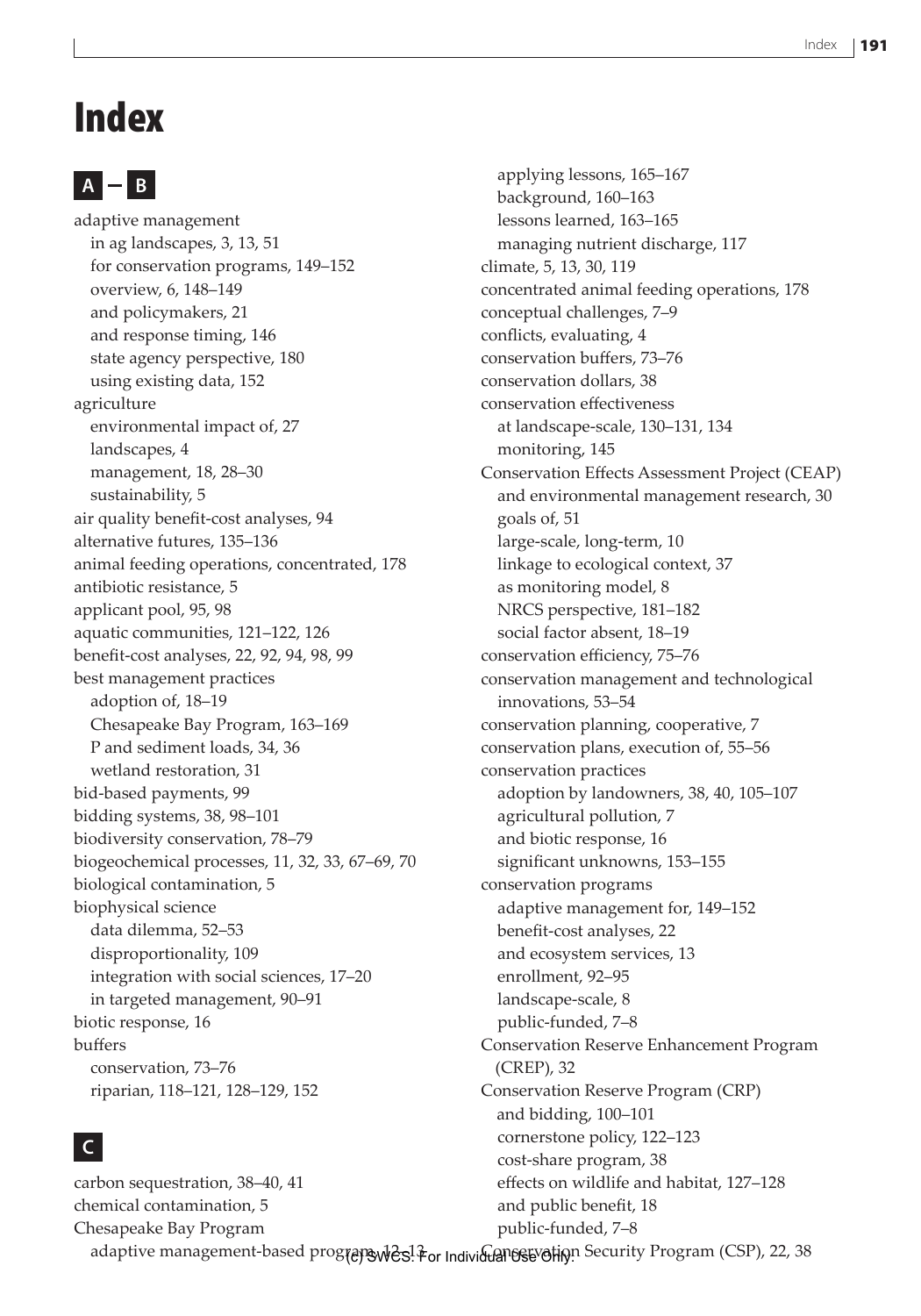conservation vs. restoration, 115–116 contaminants, 5, 124–126 contents approach, 6, 17–18 context approach, 6, 17–18 cooperative conservation planning, 7 cost-benefit analyses. see benefit-cost analyses cost-effectiveness, 8, 81, 92 cost-share programs, 38 culture (social), 19 cumulative effects, 128–129

## $D = E$

data coverage, 44, 51, 57–59 decision-making for effective restoration, 136–137 demography, 19 digital watershed, 11 disproportionality, 40–42, 104–110 drinking water, 5 DRIP syndrome, 53 ecohydrologic models, 11 ecological recovery, 129, 130 ecological restoration aquatic communities, 121–122 cumulative effects, 128–129 future directions, 131–137 pollutants and wastes, 117–121 response time, 123–128, 130–131 riparian buffers, 118–121 terrestrial wildlife, 122–123 water chemistry, 117 water temperature, 116–117 ecological systems interaction with social sciences, 18–20 economics costs, 64 growth, 19 tools, 69, 72–73 values, 3–4, 16, 129, 134 ecoregions, 72 ecosystem services approach ag environmental performance, 7 biologically-based, 11 and information content, 21 landscape-scale, 13 overview, 3–4 for planning, 10 resonance with public, 16 ecosystems, 5, 7 environmental behavior, 105–107 environmental benefits, 16

Environmental Benefits Index (EBI), 94–95, 97–98, 100–101 environmental conservation, targeted, 65 environmental damage, quantification of, 4 environmental impacts of agriculture, 5, 9, 27 environmental interconnectedness, 10 environmental management, new approaches to, 30–37 Environmental Mapping and Analysis Program (EMAP), 10 environmental observations, 9–11 Environmental Quality Incentives Program (EQIP), 38, 100–101 Evoland, 136 experiments, 29, 119–120

## **F H**

farm policy, 31 farm-scale approaches, 18, 28–29, 132–133 farmers, stereotypical, 105–107 feedback loops, 31 field-scale approaches, 28–29 filter strips, 119 financial incentives, 38, 92, 97–98 flooding, 5 functional assessment techniques, 31–32, 33 funding, public, 7–8, 182 geographic scalability, 29–30 geomorphic data, 153 geospatial data, 42, 52–53, 68–69 geostatistical techniques, 153–154 goods and services, nonmarket, 3–4 gradient analysis, 153–154 Greencover Program, 8, 18 groundwater, 124–126 habitat. *see also* wildlife aquatic, 121–122, 126 functional attribute, 33 loss of, 5 targeted management, 71–73, 74–76 time lag in ecological response, 121–122, 126, 127–128 heterogeneity of landscapes, 27, 64 hierarchy, 6, 8, 17 historical trajectories, 6, 18, 135 human behavior, 37, 105–107 human health, 5 hydrology. *see also* water quality and climate effects, 119

(c) SWCS. For Individual Use Only.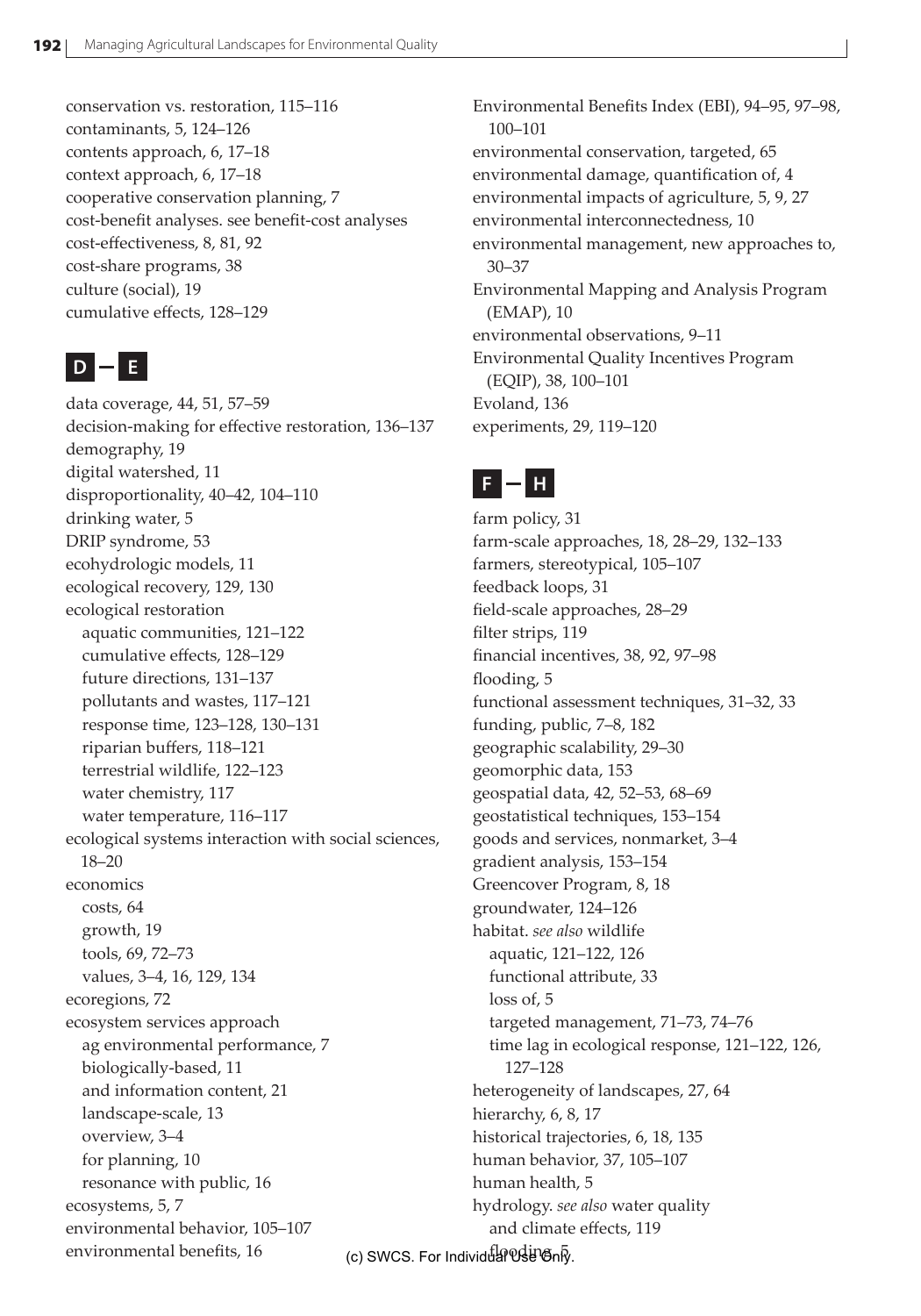functional attribute, 33 hydrologic observatories, 11 linking with biology, 10–12 sensitive areas, 76–77 timing of ecological response, 145 wetland restoration, 31–32, 33

## **I L**

Illinois Conservation Reserves Enhancement Program, 8 incentives, financial, 38, 92, 97–98 information exchange, 19 innovations for effective restoration, 132–133 knowledge exchange, 19 Lake Decatur, 173–175 land management, targeted. see targeted land management land ownership, 129, 131–132 land retirement, 38 landscape-scale approaches C sequestration, 38–40, 41 conservation effectiveness, 130–131, 134 disproportionalities, 40–42 integrated, 43 new approach, 29–30 nitrate management, 32–34, 35 P management, 34, 36 sediment loads, 34, 36 state agency perspective, 179 water quality, 38–40, 41 wildlife management, 36–37 landscapes ag dependent on, 27–28 ecology, 4–6, 7, 8, 10, 72 heterogeneity, 27, 64 interconnectedness, 80 legacies, 6, 130 linking to streams, 70–71 management, 173–182 legacies, landscape, 6, 130 legislation, 65 level of payment, 92 linkages of trust, 70 long-term experiments landscape-scale approach, 30 for model testing, 51 multi-year monitoring, 36 multiple-scale, 52–53 outcome assessment, 46 responses, 145

longevity of processes, 18 Longterm Ecological Research network (LTER), 12, 19

### **M**

Management Systems Evaluation Areas (MSEA), 30 manures, 118 marketing, 16 measurements, 3, 9, 21. see also scale methodology, 42–46, 51 models adoption of conservation practices, 39–40 Chesapeake Bay Program, 12–13 complexity of, 16 data coverage, 43–46 to define alternative futures, 135 ecohydrologic, 11 for environmental observations, 11–12 incorporating social science, 12 limitations of current, 51 multiple future scenarios, 151 new approaches, 52–53 optimization algorithms, 45–46 policy-relevant choices, 44–45 for prioritizing conservation programs, 8 quality of, 12 regional, 8–9 scale of, 13 uncertainty, 45 user specific, 57–59 water quality, 68–69 modifiable area unit problem, 6 monitoring biogeochemical processes, 67–69 Chesapeake Bay Program, 12–13 conservation effectiveness, 145 content and context, 17–18 for effective restoration, 133 landscape ecological approaches, 4–6 long-term, 36, 146 for prioritizing conservation programs, 8 regional, 8–9 scale of, 13 and spatial location, 17 types of, 148–149 water quality, 36

(c) SWCS. For Individual Use Only.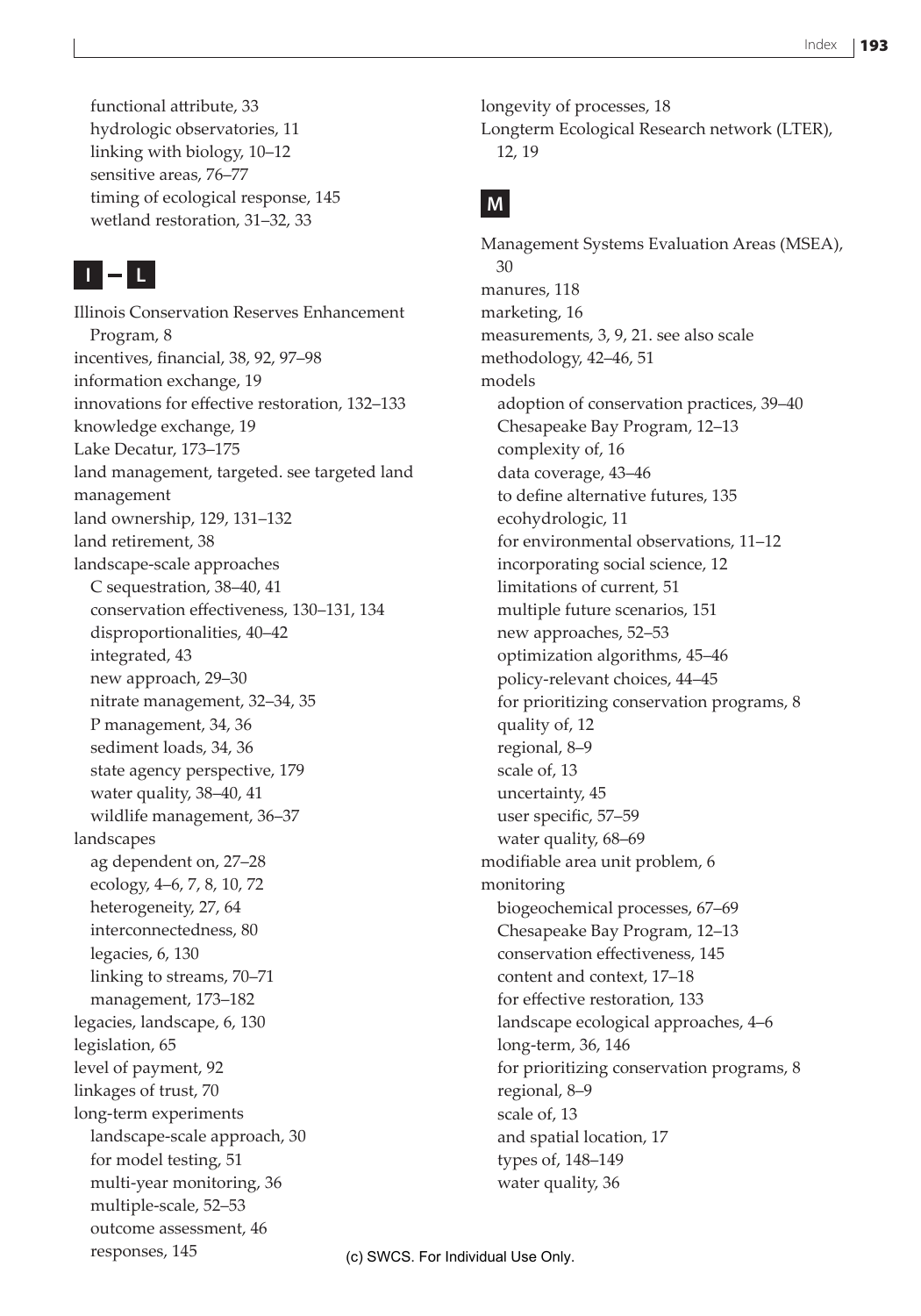## $N = 0$

National Agri-Environmental Health Analysis and Reporting Program (NAHARP), 10 National Ecological Observatory Network (NEON), 12 national park system, 65 National Water Quality Assessment program (NAWQA), 10 Natural Resources Conservation Service, 181–182 The Nature Conservancy (TNC), 78–79 nature preserves, 72 nitrates local stakeholder's perspective, 173–174 management, 32–34, 35 time lag in ecological response, 124–126 nitrogen cycle, 136–137 nongovernmental organizations, 38 nonmarket goods and services, 3–4 nutrient management, 28, 30–31 nutrient responses, 124–126, 128–129 optimization algorithms, 45–46 outcome assessment, 46, 52–53

#### **P**

paired comparisons, 152 park system, national, 65 performance-based payments, 98–99, 102 perspectives local stakeholder, 173–177 Natural Resources Conservation Service, 181–182 policymaker, 181–182 state agency, 178–180 pesticides, 118 pharmaceuticals, veterinary, 118 phosphorus cycle, 145 ecological restoration, 117–118 management, 34, 36 soil-test as targeting criteria, 77–78 physical contamination, 5 pilot projects, 22 place-based approach, 9, 17 planning for effective restoration, 134–136 for environmental observations, 9–10 local, 65 plot-based approaches, 28 policy

cumulative effects, 129 industrial vs. agricultural, 152 relevant choices for models, 44–45 in targeted management, 90–91 tools, 18 policymakers educating, 16 perspectives of, 181–182 role in ecological response, 145 targeting water quality, 69 what can science provide, 21–23 politics, 19, 81 pollutants, 7, 64, 117–121 practice-based payments, 98, 102 precision of targeted management, 80 private benefits, 18 producer application, 93–94 public benefits, 18 public goods, 22 public perception, 21

#### **R**

regional-scale approaches, 8–9, 13, 134 regionalization, 32–37 regulation, 38 request for proposals (RFP), 93 research strategies. *see also* methodology integrated, 19–20 new approaches, 30–37 traditional approaches, 28–30 Resilience Alliance, 19 restoration vs. conservation, 115–116 riparian buffers, 118–121, 128–129, 152 risk effects, 97 river navigation, 5 runoff, 10

#### **S**

sampling strategies, 9, 29, 56 scalability, geographic, 29–30 scale compatibility, 43–44 in ecosystem analysis, 6 landscape, 13 in landscape ecology, 8 linking, 8 of measurements, 3 need for multiple, 52–53

(c) SWCS. For Individual<sup>an</sup>Use<sup>5</sup> Only.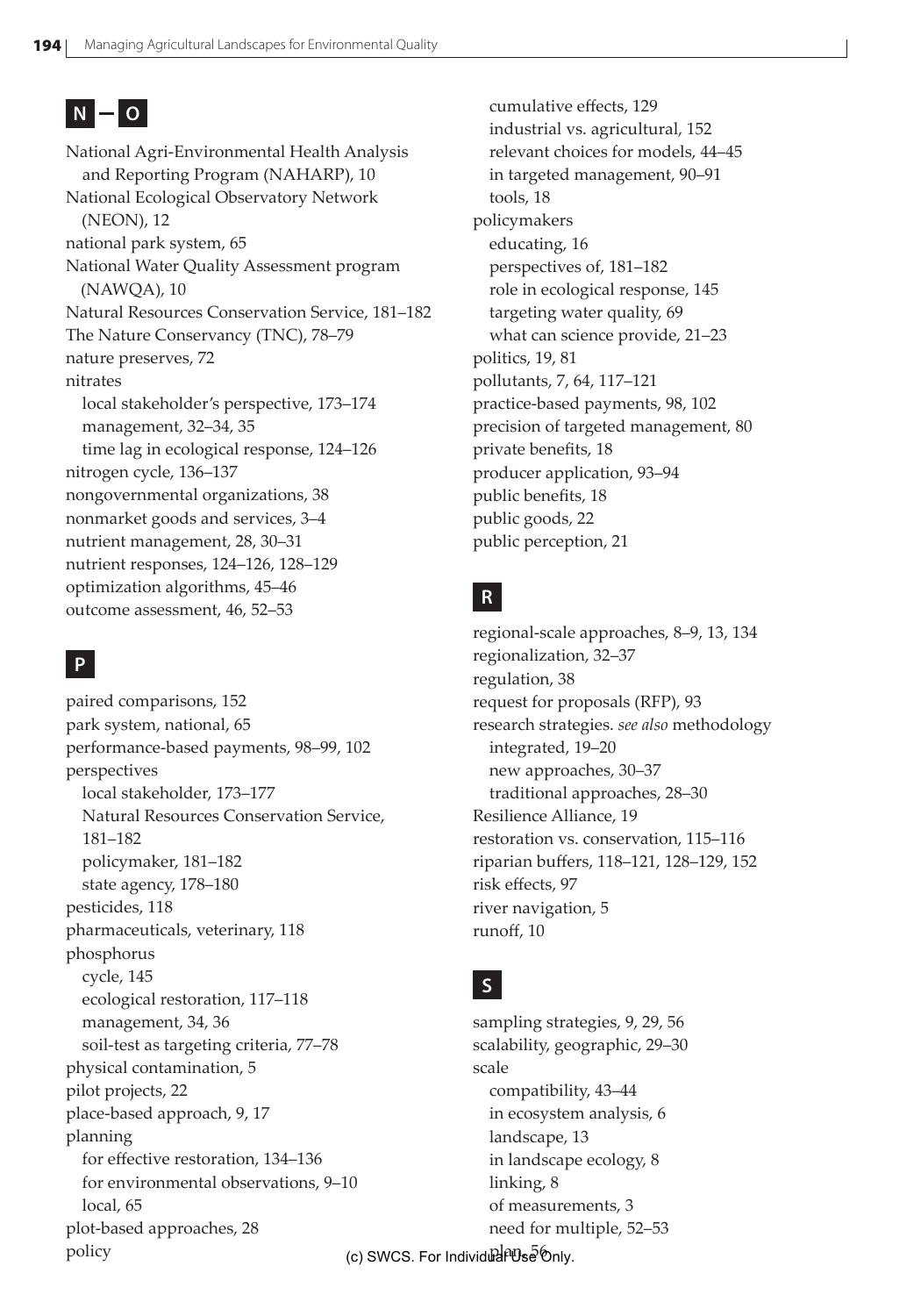public vs. private benefits, 18 regional, 8–9 scaling up or down, 54–55 of targeted management, 81 sediment loads, 34, 36, 173–174 sensor networks, 42–43, 52–53 social institutions, 19 social science disproportionality, 109 incorporation in models, 12 integration with biophysical sciences, 17–20 interaction with ecological systems, 18–20 privacy issues, 9 in targeted management, 90–91 societal benefits, 7 socioeconomic component data, 16, 52–53 integration with biophysical component, 37–42 new approaches, 30 and practice adoption, 97 of targeted management, 81 soil erosion, 5, 65, 94 soil fertility, 5 soil tests, 77–78 spatial arrangement, 5–6 spatial variance, 6, 17 spillovers, 18 state-and-transition, 80 *State of the Nation's Ecosystems*, 53 streams, 70–71 surrogate indicators, 16 sustainability, 5 systems approaches, 30–33 systems orientation, 29

#### **T**

targeted land management based on soil-test P, 77–78 biodiversity conservation, 78–79 case for, 64 challenges for future, 79–80 conservation buffers, 73–76 definition, 63–64 disproportionality, 109–110 evolving concept, 65–66 hydrologically sensitive areas, 76–77 policymaker's perspective, 181–182 precision, 80 terrestrial habitat for wildlife, 71–7<sub>(</sub>2) SWCS. For Individual የሆኖቹ <mark>b<sub>n</sub>n</mark>gst analyses, 94 watersheds digital, 11 wetlands, 65

water quality protection, 66–71 technology changes in, 19 innovations, 53–54 targeted management, 67–69, 72 terrain indices, 42 thresholds, 80, 154 time lags, 118, 123–128 timeframes, 130–131, 146 tipping points, 18, 80 tradeoffs, 4, 22, 38, 99–100 trading programs, 38 trajectories ecological restoration, 145 historical, 6, 18, 135 influencing, 146 trophic structures, 18

### **U W**

uncertainties, 45, 153–155 uniform payments, 38, 97–98 users, profiling, 57–59 variance, spatial, 6 veterinary pharmaceuticals, 118 volunteerism, 38 Walnut Creek monitoring project, 125–126 waste management systems, 132–133 water chemistry, 117 water quality. *see also* Chesapeake Bay Program benefit-cost analyses, 94 and climate effects, 119 crises, 7 monitoring, 36 socioeconomic challenge, 38–40 targeted management, 65, 66–71, 73–74 temperature, 116–117, 124 water supply, 5 WATERS Network, 11 Watershed Evaluation of Beneficial Management Practices (WEBs), 8 integrated models, 43 management, 174–177 paired comparisons, 36 -scale approaches, 35, 130–131 restoration, 31–32, 33 wildlife management